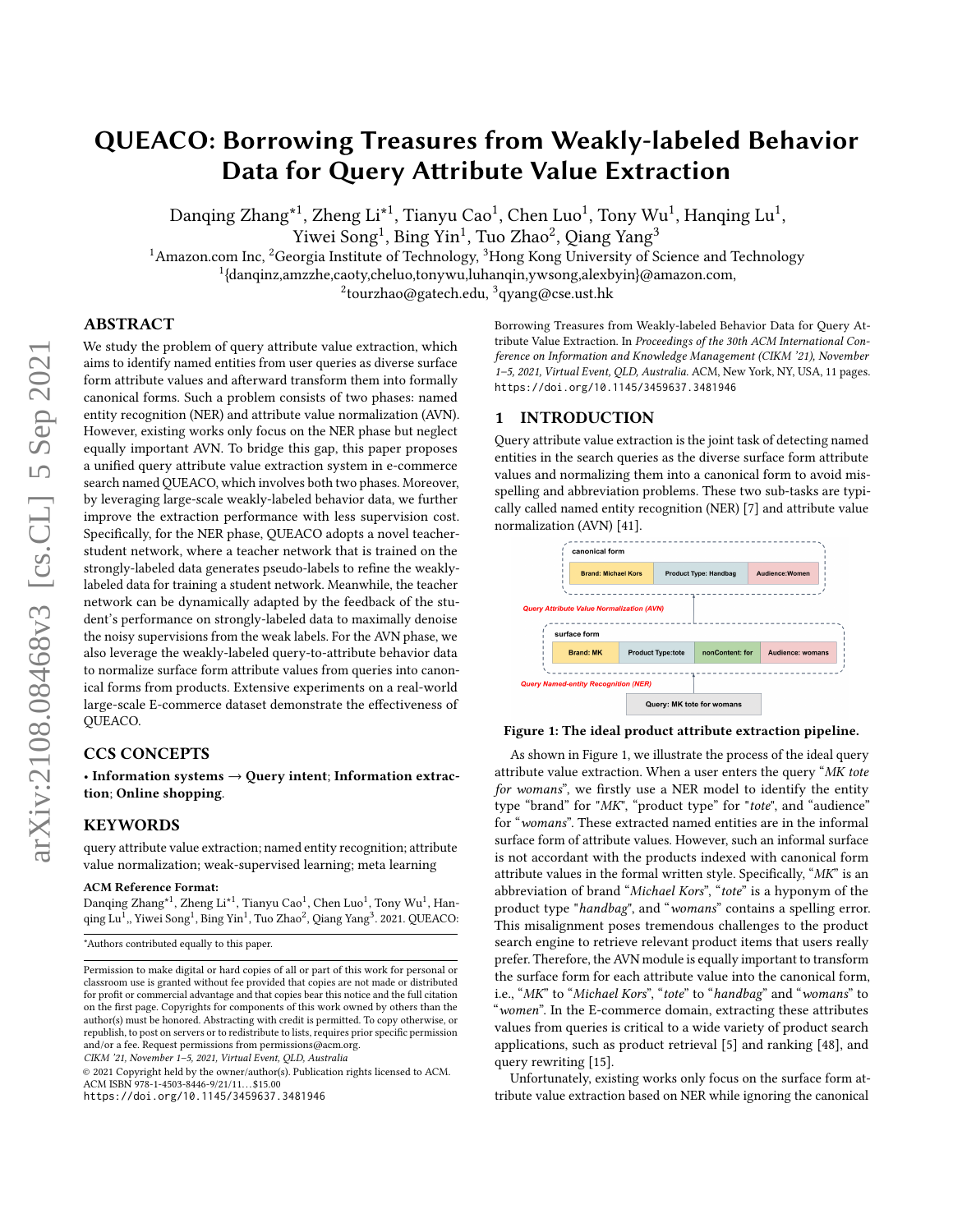<span id="page-1-0"></span>

| Case# | Query & Ground-truth Labels                       | Clicked Product Attribute Values     | Weak Labels                                          |
|-------|---------------------------------------------------|--------------------------------------|------------------------------------------------------|
|       | $\lceil \lg \rceil$ smart tv $\lceil 32 \rceil$   | lg, 32-inch, television              | [ $\lg$ ] smart tv 32                                |
|       | womans socks                                      | women, socks                         | womans [socks]                                       |
|       | $[branch]$ 7 series $[shaver]$                    | braun, series 7, electric shaver     | [braun] 7 series shaver                              |
|       | [trixie] [cat litter tray bags][46 x 59][10 pack] | Trixie, waste bag, $46 \times 59$ cm | [trixie] cat litter tray bags $46 \times 59$ 10 pack |

Table 1: Ground-truth labels and noisy weakly-labels for query NER examples based on the behavior data from the product side. We use colors to denote the entity type and use brackets to indicate the entity boundary. Entity labels: Brand, ProductLine, Size, ProductType, Audience.

form transformation, which is impractical in the realistic scenarios [\[5,](#page-9-2) [10,](#page-9-5) [21,](#page-9-6) [48\]](#page-9-3). To bridge this gap, this paper proposes a unified query attribute value extraction system that involves both phases. By borrowing treasures from large-scale weakly-labeled behavior data to mitigate the supervision cost, we further improve the extraction performance. Considering the first NER stage, recent advances in deep learning models (e.g., Bi-LSTM+CRF) have achieved promising results [\[18,](#page-9-7) [42\]](#page-9-8). However, they highly rely on massive labeled data, where manual labeling for token-level labels is particularly costly and labor-intensive. To alleviate the issue in E-commerce, prior studies [\[5,](#page-9-2) [21,](#page-9-6) [48\]](#page-9-3) resort to leveraging large-scale behavior data from the product side as the weak supervision for queries based on some simple string match strategies. Nonetheless, these weakly-supervised labels contain enormous noises due to the partial or incomplete token labels based on the exact string matching. For example, as shown in Table [1](#page-1-0) case#1, when we use the attribute values of top-clicked product "LG 32-inch television", i.e., "brand" for "LG", "size" for "32-inch", "product type" for "television"as the weak supervision to match the query "lg smart tv 32", it can only generate the label "brand" for "lg", concealing useful knowledge for the unannotated tokens. For this reason, weak supervision-based methods [\[5,](#page-9-2) [45\]](#page-9-9) usually perform very poorly, even worse after powerful pre-trained language models (PLMs) (e.g., BERT [\[11\]](#page-9-10) ) are introduced since PLMs are much easier to fit noises. To address the issue, we consider a more reliable regime, which further includes some strongly-labeled human annotated data to denoise the weak labels from the distant supervision. As such, the NER model can be improved by making more effective use of both the large-scale weakly-labeled behavior data and the strongly-labeled human-annotated data.

As for the second AVN phase, customers tend to use diverse surface forms to mention each attribute value in search queries due to the misspellings, spelling variants, or abbreviations. This circumstance occurs frequently in user queries and product titles of e-commerce. For example, eBay has noted that 20% product titles in the clothing and shoes category involve such surface form brand [\[41\]](#page-9-1). Thus, normalizing these surface form attribute values derived from the NER signals to a single normalized attribute value is critical. It is usually ignored by existing works [\[5,](#page-9-2) [10,](#page-9-5) [21,](#page-9-6) [48\]](#page-9-3). To mitigate human annotating efforts, weakly-labeled behavior data can also contribute to the AVN. For example, "MK tote for womans" mentioning the brand "MK" leads to the click of product items associated with the brand "Michael Kors". We can reasonably infer a strong connection between the surface form value "MK" and the canonical form value "Michael Kors" if this association occurs in many queries.

Motivated by those, we propose a unified QUEry Attribute Value Extraction in ECOmmerce (QUEACO) framework that efficiently utilizes the large-scale weakly-labeled behavior data for both the query NER and AVN. For query NER, QUEACO leverages the strongly-labeled data to denoise the weakly-labeled data based on a novel teacher-student network, where a teacher network trained on the strongly-labeled data generates pseudo-labels to refine the weakly-labeled data for teaching a student network. Unlike the classic teacher-student networks that can only produce pseudo-labels from a fixed teacher, our pseudo-labeling process from the teacher is continuously and dynamically adapted by the feedback of the student's performance on the strongly-labeled data. This encourages the teacher network to generate better pseudo-labels to teach the student, maximally mitigating the error propagation from the noisy weak labels. For query AVN, we utilize the weakly-labeled query-to-attribute behavior data and QUEACO NER predictions to model the associations between the surface form and canonical form attribute values. As such, the surface form attribute values from queries can be normalized to the most relevant canonical form attribute values from the products. Empirically, extensive experiments on a real-world large-scale E-commerce dataset demonstrate that QUEACO NER can significantly outperform the state-of-theart semi-supervised and weakly-supervised methods. Moreover, we qualitatively show the effectiveness and the necessity of QUEACO AVN.

Our contributions can be summarized as follows: (1) To the best of our knowledge, our work is the first attempt to propose a unified query attribute value extraction system in E-commerce, involving both the query NER and AVN. QUEACO can automatically identify product-related attributes from user queries and transform them into canonical forms, by leveraging weak supervisions from largescale behavior data; (2) Our QUEACO NER is also the first work that efficiently utilizes both human-annotated strongly-labeled data and large-scale weakly-labeled data from the query-product click graph. Moreover, the proposed QUEACO NER model can significantly outperform the existing state-of-the-art baselines; (3) We propose the QUEACO AVN module that uses aggregated query to attribute behavioral data to build the connections among queries, surface form attribute value, and canonical form value. The proposed QUEACO AVN module can effectively normalize the surface form values with spelling errors, spelling variants, and abbreviations problems.

# 2 PRELIMINARIES

In this section, we introduce some preliminaries before detailing the proposed QUEACO framework, including the problem formulation and the query NER base model.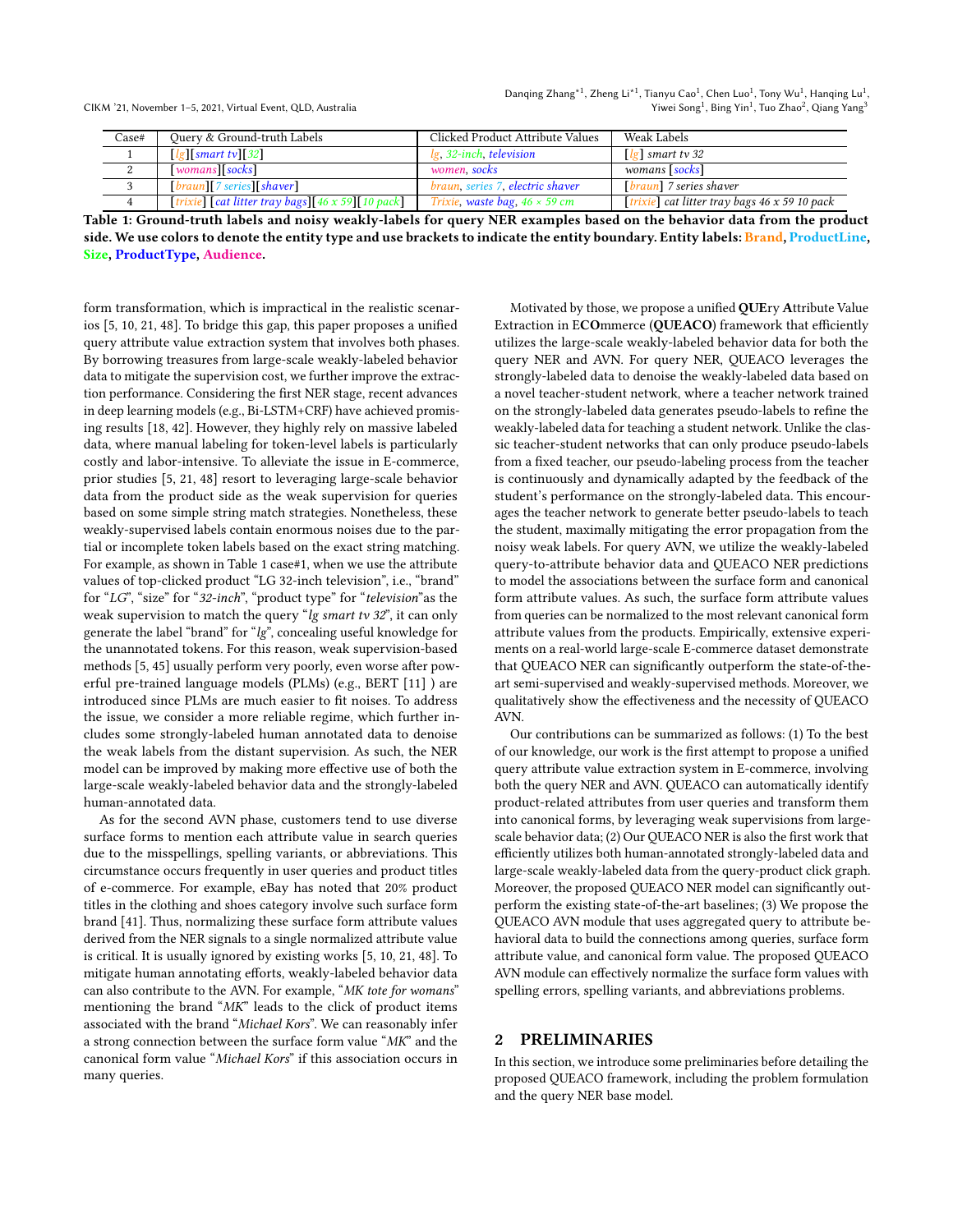QUEACO: Borrowing Treasures from Weakly-labeled Behavior Data for Query Attribute Value Extraction CIKM '21, November 1–5, 2021, Virtual Event, QLD, Australia

# 2.1 Problem Formulation

2.1.1 QUEACO Named Entity Recognition. We firstly introduce the task definition for the QUEACO NER.

**NER** Given a user input query  $X_i = [x_1, x_2, ..., x_M]$  with M tokens, the goal of NER is to predict a tag sequence  $Y_i = [y_1, y_2, ..., y_M]$ . We use the BIO [\[24\]](#page-9-11) tagging strategy. Specifically, the first token of an entity mention with each entity type  $C_0 \in C$  (C is the entity type set) is labeled as B-C<sub>o</sub>; the remaining tokens inside that entity mention are labeled as I−Co; and the non-entity tokens are labeled as O.

Strongly-Labeled and Large Weakly-Labeled Setting For our query NER, we have two types of data: 1) strongly-labeled data  $D_l = \{ (\mathbf{X}_i^l, \mathbf{Y}_i^l) \}_{i=1}^{N_l}$ , which is manually annotated by human annotators; 2) large-scale weakly-labeled data  $D_w = \left\{ (X_i^w, Y_i^w) \right\}_{i=1}^{N_w}$ , where  $N_l \ll N_w$ . The goal is to borrow treasures from large-scale noisy weakly-labeled data to further enhance a supervised NER model trained on the strongly-labeled data.

# <span id="page-2-0"></span>2.1.2 QUEACO Attribute Value Normalization. For each query

 $X_i = [x_1, x_2, ..., x_M]$  with M tokens, QUEACO NER predicts a tag sequence  $Y_i = [\tilde{y_1}, \tilde{y_2}, ..., \tilde{y_M}]$ . Given a entity type  $C_o \in C$  (e.g., brand) and the NER prediction  $\widetilde{Y}_i$ , we can extract the query term  $X_i^{C_o}$  as the surface form attribute value for the entity type  $C<sub>o</sub>$ . Assume that we have a diverse set of canonical form product attribute values V for the entity type  $C_0$ . For each canonical form attribute value  $v \in V$ , we can define the relevance given the query  $X_i$  as

$$
P(C_o = v | \mathbf{X}_i) = \frac{\sum_{d \in D} n(d, \mathbf{X}_i) \mathbb{1}(d_{C_o} = v)}{\sum_{d \in D} n(d, \mathbf{X}_i)}
$$

where  $n(d, X_i)$  is the number of total clicks on the product d of the the searches using query  $\mathrm{X}_i$  in a period of time, such as one month. And D is the set of all products.  $\mathbb{1}(d_{C_o} = c)$  indicates whether the product  $d$  is indexed with the value  $c$  for the entity type  $C_0$ . In a nutshell, we quantify the query-attribute relevance using the query-product relevance and the product-attribute membership. The query-product relevance is measured by number of clicks in the query logs, which can be viewed as the implicit feedback from customers. Finally, we can get the most relevant attribute value of the entity type  $C_o$  by arg max  $P(C_o = V|X_i)$  as the normalized canonical form for the surface form attribute value  $X_i^{C_o}$ .

# <span id="page-2-2"></span>2.2 Query NER Base Model

The recent emergence of the pre-trained language models (PLMs) such BERT [\[11\]](#page-9-10) has achieved superior performance on a variety of public NER datasets. However, existing query NER works [\[5,](#page-9-2) [10,](#page-9-5) [21,](#page-9-6) [48\]](#page-9-3) still rely on the shallow deep learning models (e.g., BiLSTM-CRF) while not equipping with the powerful PLMs.

Why PLMs are not deployed for existing query NER works? Due to labeled data scarcity in user queries, previous query NER works can only rely on the noisy distant supervision data for model training. In such a condition, using the powerful mPLMs as the encoder has even worse performance than a shallow Bi-LSTM for the query NER [\[5\]](#page-9-2). Liang et al. [\[31\]](#page-9-12) have found that the PLM-based NER models are easier to overfit the noises from the distant labels and forget the general knowledge from the pre-training stage. On the other hand, distant supervision based methods for NER [\[5,](#page-9-2) [45\]](#page-9-9)

usually underperform, which cannot meet the high performance requirement for query NER used by various downstream applications in product search like retrieval and ranking. To tackle the issue, we target a different query NER setting, which leverages some strongly-labeled human-annotated data to train a more reliable PLM-based NER model and uses the weakly-labeled data from the distant supervision to further improve the model performance. To meet the strict latency constraint, we choose DistilmBERT [\[43\]](#page-9-13) as the base NER model and we do not add the CRF layer.

# 3 QUEACO

In this section, we firstly give an overview of how weakly-labeled behavior data contributes to both the query NER and AVN and then detail the two components for QUEACO, respectively.

### 3.1 Overview

Figure [2](#page-3-0) shows an overview of QUEACO. At a high level, QUEACO leverages weakly-labeled behavior data for both the query NER and AVN. For QUEACO NER, we have the strongly-labeled data and the large-scale weakly-labeled data for training. Specifically, the QUEACO NER has two stages: the weak supervision pretraining stage and the finetuning stage. 1) In the pretraining stage, we adopt a novel teacher-student network where the teacher network is dynamically adapted based on the feedback from the student network. The goal is to encourage the teacher network to generate better pseudo labels to refine the weakly-labeled data for improving the student network's performance. 2) After the pretraining stage, we continue to finetune the student network on the strongly-labeled data as the final model. For QUEACO AVN, we extract the surface form attribute values based on the NER predictions and leverage the weakly-labeled query-to-attribute behavior data to transform them into the canonical forms.

# <span id="page-2-1"></span>3.2 QUEACO Named Entity Recognition

3.2.1 Model architecture. Teacher-Student Network Before introducing the QUEACO NER model, we give some preliminary of the teacher-student network of self-training [\[23,](#page-9-14) [56\]](#page-10-1). Self-training stands out among semi-supervised learning approaches, in which a teacher model produces pseudo-labels for unlabeled samples, and a student model learns from these samples with generated pseudolabels. We give the mathematical formulation of self-training in the context of NER. Let  $T$  and  $S$  respectively be the teacher and student network, parameterized by  $\theta_T$  and  $\theta_S$ . We use  $f(X; \theta_T)$  and  $f(X; \theta_S)$  denote the NER predictions of the query X for the teacher and student, respectively.  $f(\mathbf{X}; \boldsymbol{\theta}_T)$  can be either soft or converted to hard pseudo labels. Then the knowledge transfer is usually achieved by minimizing the consistency loss between the two predicted distributions from the teacher and the student:  $\mathcal{L}(f(\mathbf{X}; \boldsymbol{\theta}_T), f(\mathbf{X}; \boldsymbol{\theta}_S)).$ 

Pseudo & Weak Label Refinement Weakly-labeled data suffers from severe incompleteness that the overall span recall is usually very low. Therefore, it is natural to use self-training to annotate the missing labels of the weakly-labeled data. The pseudo labels make up the missing tags for the weak labels, and meanwhile weak labels can provide high precision tags to restrict pseudo labels.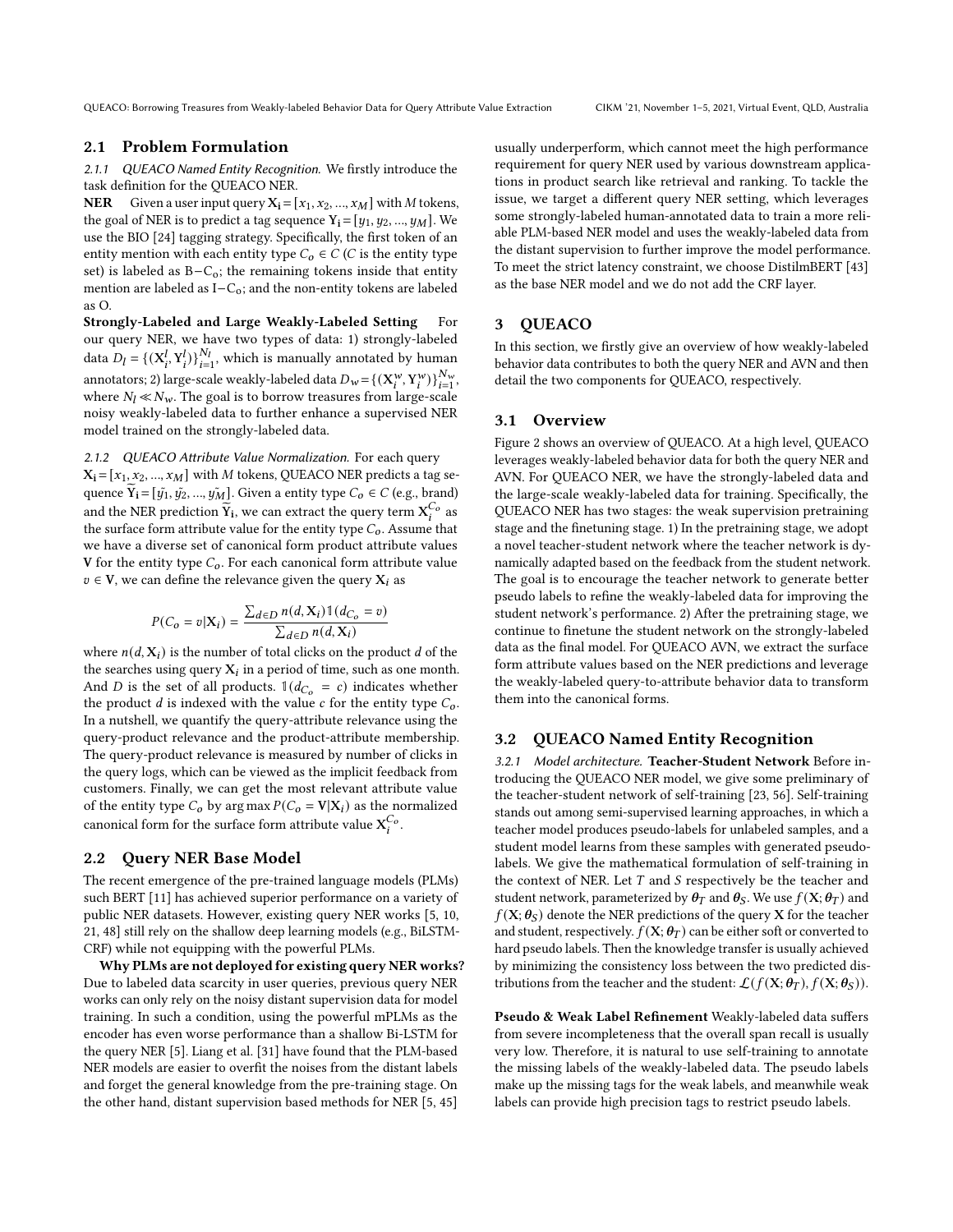Danqing Zhang $^{\ast1}$ , Zheng Li $^{\ast1}$ , Tianyu Cao $^1$ , Chen Luo $^1$ , Tony Wu $^1$ , Hanqing Lu $^1$ , Yiwei Song $^1$ , Bing Yin $^1$ , Tuo Zhao $^2$ , Qiang Yang $^3$ 

<span id="page-3-0"></span>

### Figure 2: An overview of the proposed framework QUEACO, showing how weakly behavioral data contributes to the two interdependent stages of QUACO. Entity labels: Brand, ProductLine, Size, ProductType, namedPersonGroup, Color, Audience.

For each weakly-labeled sample  $X_i^w = [x_1^w]$  $\left[ x_1^w, x_2^w, ..., x_M^w \right]$ , we convert the soft predictions of the teacher network into the hard pseudo labels, i.e.,  $Y_i^p$  $f_i^p = \arg \max f(X_i^w; \theta_T) = [y_1^p]$  $\frac{p}{1}, \frac{p}{2}$  $\frac{p}{2}, ..., y_N^p$  $_{M}^{p}$ ]. Additionally, we have weak labels  $Y_i^w = [y_1^w]$  $\left[ \begin{array}{c} u, u, v, v, v, v, v, w \\ v, u, v, w, w \end{array} \right]$  that partially annotate the samples, which can be used to further refine the pseudo labels. We maintain the weak labels of the entity tokens and replace the weak labels of the no entity tokens with the pseudo labels. Then the refined pseudo labels  $\text{Y}_i^r = [y_1^r]$  $\left[r_1, y_2^r, ..., y_M^r\right]$  are generated by:

$$
y_j^r = \begin{cases} y_j^p, & \text{if } y_j^w = \text{O} \\ y_j^w, & \text{otherwise} \end{cases}
$$

QUEACO Teacher-Student Network Prior teacher-student frameworks of self-training rely on rigid teaching strategies, which may hardly produce high-quality pseudo-labels for consecutive and interdependent tokens. This results in progressive drifts on the noisy pseudo-labeled data provided by the teacher (a.k.a the confirmation bias [\[2\]](#page-9-15)). In QUEACO NER, we propose a novel teacher-student network, where the teacher can be dynamically adapted from the student's feedback to adjust its pseudo-labeling strategies, inspired by Pham et al. [\[39\]](#page-9-16). Student's feedback is defined as the student's performance on the strongly-labeled data. Formally, we can formulate our teacher-student network as a bi-level optimization problem,

$$
\begin{aligned}\n\min_{\theta_T} \quad & \mathcal{L}_{S,l}(\theta_S^{t+1}(\theta_T)) \\
\text{s.t.} \quad & \theta_S^{t+1}(\theta_T) = \underset{\theta_S}{\arg\min} \frac{1}{N_w} \sum_{i=1}^{N_w} \ell(Y_i^r, f(\mathbf{X}_i^{w}; \theta_S^t)).\n\end{aligned}
$$

where  $\ell$  is the cross-entropy loss. The ultimate goal is to minimize the loss of the student  $\theta_{S}^{t+1}$  on the strongly-labeled data after learning from the refined pseudo labels  $Y_i^r$ , i.e.,  $\mathcal{L}_{S,I}(\theta_S^{t+1}(\theta_T)),$ which is a function of the teacher's parameters  $\theta_T$ .  $f(\mathbf{X}_i^w; \theta_S^t)$  is the prediction logits of the student network on the weakly-labeled sample  $X_i^w$ . By optimizing the teacher's parameter in light of the student's performance on the strongly-labeled data, the teacher can be adapted to generate better pseudo labels to further improve student's performance. This bi-level optimization problem is extremely complicated, but we can approximate the multi-step  $\arg\min_{\boldsymbol{\theta}_{S}}$  with

one step gradient update of  $\theta_S$ . Plugging this into the constrained optimization problem leads to an unconstrained optimization for the teacher network learning. This gives rise to the alternating optimization procedure between the student and the teacher updates.

3.2.2 Model Training. Student Network The student network is trained with refined pseudo-labeled data  $\mathbf{Y}_i^r$  in order to move closer to the teacher,

$$
\mathcal{L}_{\rm S} = \frac{1}{N_{\rm w}} \sum_{i=1}^{N_{\rm w}} \ell({\rm Y}_i^r, f({\rm X}_i^w; \theta_{\rm S}))
$$

We update student network parameter  $\theta_{\rm S}$  with one step of gradient descent. In our proposed framework, the feedback signal from the student network to the teacher network is the student's performance on the strongly-labeled data. We use the student loss on the strongly-labeled data to measure the performance before the update  $(\theta_S^t)$  and after the update  $(\theta_S^{t+1})$ , learning on the refined pseudo-labeled data),

$$
\begin{aligned} \mathcal{L}^{(t)}_{S,\mathbf{l}} &= \frac{1}{N_l} \sum_{i=1}^{N_l} \ell(\mathbf{Y}^l_i, f(\mathbf{X}^l_i; \theta^t_S)), \\ \mathcal{L}^{(t+1)}_{S,\mathbf{l}} &= \frac{1}{N_l} \sum_{i=1}^{N_l} \ell(\mathbf{Y}^l_i, f(\mathbf{X}^l_i; \theta^{t+1}_S)). \end{aligned}
$$

The difference between  $\mathcal{L}_{S1}^{(t)}$  $\int_{S,1}^{(t)}$  and  $\mathcal{L}_{S,1}^{(t+1)}$  $_{S,1}^{(t+1)}$ , i.e.,  $\lambda_{\text{meta}} = \mathcal{L}_{S,1}^{(t+1)}$  $\mathcal{L}_{S,1}^{(t+1)} - \mathcal{L}_{S,1}^{(t)},$ can be used as the feedback to meta-optimize the teacher network towards the direction that generates better pseudo labels. If the current generated pseudo labels can further boost the student network, then  $\lambda_{\text{meta}}$  will be negative, and positive vice versa.

Teacher Network The teacher network is jointly optimized by two objectives: a typical semi-supervised learning loss  $\mathcal{L}_{\text{ssl}}$  and a meta learning loss  $\mathcal{L}_{meta}$ :

$$
\mathcal{L}_{\text{T}} = \mathcal{L}_{\text{ssl}} + \mathcal{L}_{\text{meta}}.
$$

For the SSL loss, it consists of the supervised loss on the stronglylabeled data and the regularization loss on the weakly-labeled data.

$$
\mathcal{L}_{\text{ssl}} = \mathcal{L}_{\text{sup}} + \mathcal{L}_{\text{reg}}.
$$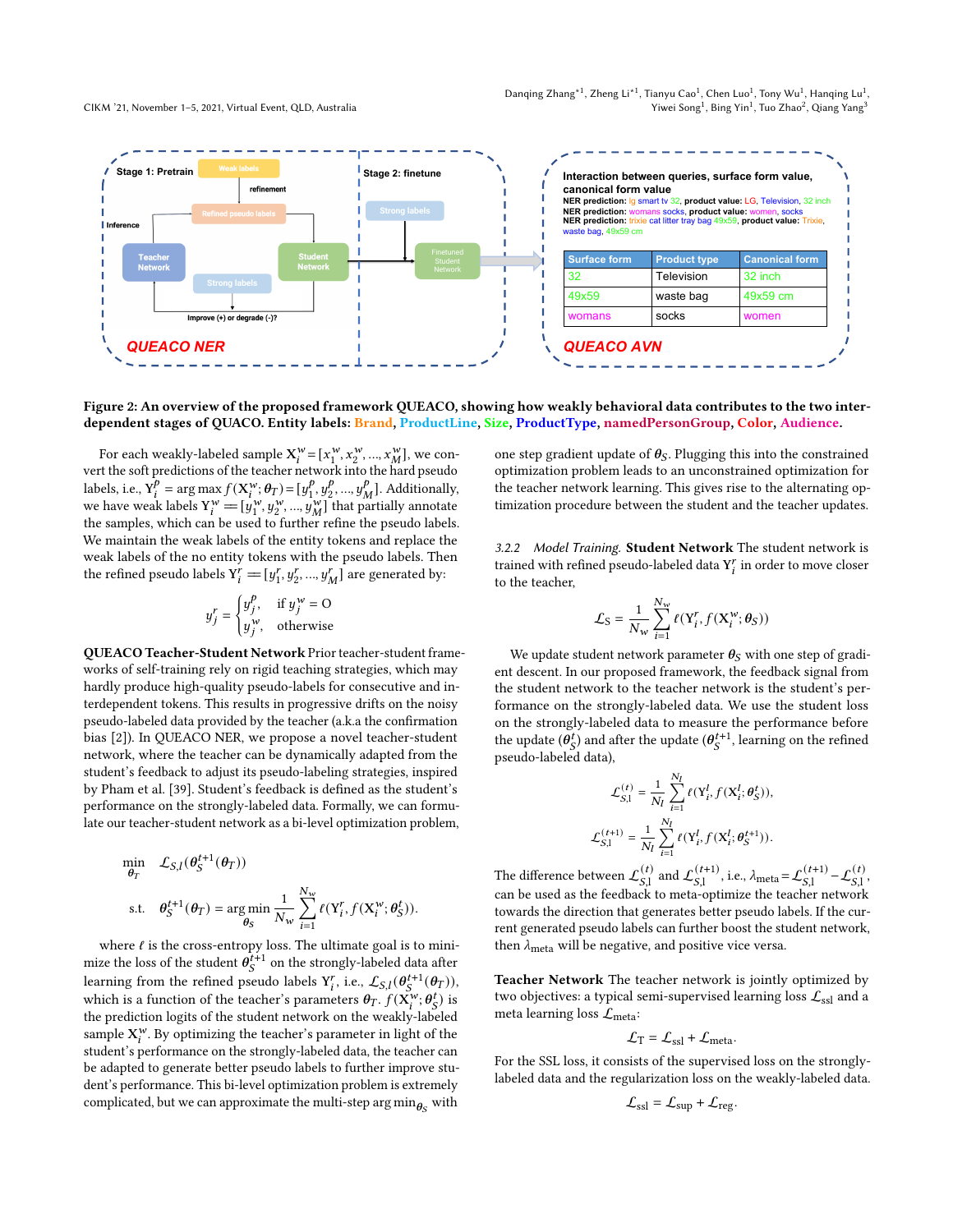The supervised loss  $\mathcal{L}_{\text{sup}}$  is defined as

$$
\mathcal{L}_{\text{sup}} = \frac{1}{N_l} \sum_{i=1}^{N_l} \ell(Y_i^l, f(\mathbf{X}_i^l; \boldsymbol{\theta}_T))
$$

The regularization loss  $\mathcal{L}_{reg}$  alleviates the overfitting of the teacher by enforcing the prediction consistency between the original and augmented weakly-labeled samples.

$$
\mathcal{L}_{\text{reg}} = -\frac{1}{N_w * M} \sum_{i=1}^{N_w} \sum_{j=1}^{M} \frac{f(x_{ij}^w; \theta_T)}{\tau} \log(f(\tilde{x}_{ij}^w; \theta_T)))
$$

where  $f(x_{ii}^w; \theta_T)$  is the prediction logits of the teacher network on the j-th token of the i-th weakly-labeled sample  $X_i^w$ .  $\log(f(\tilde{x}_{i}^w; \theta_T))$ is the prediction logits of the corresponding token of the augmented weakly-labeled sample  $\tilde{X}_i^w$  and  $\tau$  is the temperature factor to control the smoothness. Here, we do not explicitly augment the sentence and instead add random Gaussian noises  $G(\mathbf{0}, \sigma^2)$  to the BERT embedding of each token to increase the diversity of the sentence.

The meta loss  $L_{\text{meta}}$  for the teacher network is defined as:

$$
L_{\text{meta}} = \frac{\lambda_{\text{meta}}}{N_w} \sum_{i=1}^{N_w} \ell(Y_i^r, f(\mathbf{X}^w_i; \boldsymbol{\theta}_T))
$$

The performance variation of the student network on the stronglylabeled data is formulated as the feedback signal  $\lambda_{\text{meta}}$  to dynamically adapt the teacher network's pseudo-labeling strategies. The teacher and student can have the same encoder (e.g., DistilBERT [\[43\]](#page-9-13)), or a larger teacher for better prediction (e.g., BERT [\[11\]](#page-9-10)) and a small student (e.g., DistilBERT) for fast online production inference.

#### 3.3 QUEACO Attribute Value Normalization

In this section, we discuss two different types of AVN method for and the product type attribute and general attributes, respectively.

<span id="page-4-1"></span>3.3.1 AVN for Product type attribute. E-commerce websites usually have their own self-defined product category taxonomy, which is used for organizing and indexing the products. Thus, identifying the product type of a given query is one of the most critical components of the query attribute value extraction.

However, there are three challenges in directly normalizing the surface form product type: 1) some queries do not have explicit surface form product type while they are implicitly associated with some product types. For example, as shown in Table [2](#page-4-0) case#2, there is no surface form product type in a movie query "wonder woman 1984", but the product type of the query is "movie"; 2) many entity mentions are the hyponyms of product type values. For example, as shown in Table [2](#page-4-0) case#6, for the query "mini pocket detangler brush", its surface form product type "detangler brush" is a hyponym of its product type "hair brush"; 3) the same surface form might correspond to different product types. For example, the product type of the query "tote for travel" is "luggage", but the product type of the query "mk tote for woman" is "handbag".

Alternatively, we can get the query-to-productType associations using the weakly-labeled behavior data. For frequent queries, we use query search logs to get the product type relevance vector  $Y_i^{\text{pt}} = P(C_0 = V | X_i)$  of query  $X_i^{\text{w}}$  as defined in Section [2.1.2,](#page-2-0) and then get the most relevant product types. Given that not all queries have enough user-behavioral signals, we use this weakly labeled data  $D = \{(\mathbf{X}_i^w, \mathbf{Y}_i^{pt})\}_{i=1}^{N_w}$  to train a multi-label query classification model [\[16,](#page-9-17) [20,](#page-9-18) [32\]](#page-9-19) for predicting the product type distribution of less frequent queries. To meet the latency constraint, we also use DistilmBERT as the encoder.

<span id="page-4-0"></span>

| Case#          | Query                       | surface form    | Behavior-based |
|----------------|-----------------------------|-----------------|----------------|
|                | nike                        | None            | shoes          |
| $\overline{c}$ | wonder woman 1984           | None            | movie          |
| 3              | unicorn                     | None            | clothes, toys  |
| $\overline{4}$ | lg smart tv 32              | smart tv        | television     |
| 5              | patio umbrella              | patio umbrella  | umbrella       |
| 6              | mini pocket detangler brush | detangler brush | hair brush     |
| 7              | tote for travel             | tote            | luggage        |
| 8              | mk tote for women           | tote            | handbag        |

Table 2: Case study on surface & behavior-based product type.

3.3.2 AVN for general attributes. The attribute value normalization corresponds to the entity disambiguation task in entity linking. Prior entity linking works for search queries [\[3,](#page-9-20) [9,](#page-9-21) [46\]](#page-9-22) leverage additional information, such as knowledge base and query log, and search results. Inspired by this, we propose to extract common surface form to canonical form mapping based on QUEACO NER predictions and weakly-labeled query-to-attribute associations.

We use the entity type "brand"  $b$  as the example. Using the method defined in Section [2.1.2,](#page-2-0) we can get the most relevant brand  $b_i$  for the query  $X_i^w$  by aggregating the query search logs. Then we can associate surface form brand  $X_i^{w,b}$  and the most relevant behavior-based brand  $b_i$  through the query  $\mathbf{X}^w_i$ . Given a surface form brand value  $m$  and a canonical form brand value  $v$ , we can define the mapping probability between them as,

$$
P(v|m) = \frac{\sum_{i}^{N_w} \mathbb{1}(X_i^{w,b} = m, b_i = v)}{\sum_{i}^{N^w} \mathbb{1}(X_i^{w,b} = m)}
$$

.

However, we find the same surface form can be normalized to different canonical forms depending on the query context. For example, as shown in Table [2](#page-4-0) case#1 and #2, the same surface form size "apple" can be mapped to "apple barrel" given the query "apple craft paint", and "Apple computer" given the query "apple macbook pro". The finding is consistent with the recent embedding-based entity linking works [\[1,](#page-9-23) [49\]](#page-9-24). However, due to the strict requirement on the inference latency and very high request volume, it is hard to directly apply the current state-of-the-art embedding-based entity disambiguation models, which use the context embedding for the candidate ranking, to the query side [\[1,](#page-9-23) [14,](#page-9-25) [49,](#page-9-24) [53,](#page-10-2) [54\]](#page-10-3). Alternatively, we simplify the setting by using query product type as the context of the query. We then define the probability of one surface form value  $m$  conditioned on canonical form attribute value  $v$ , given product type  $p$  as:

$$
P(v|m, p) = \frac{\sum_{i}^{N_w} \mathbb{1}(X_i^{w, b} = m, b_i = v, Y_i^{pt} = p)}{\sum_{i}^{N_w} \mathbb{1}(X_i^{w, b} = m, Y_i^{pt} = p)}
$$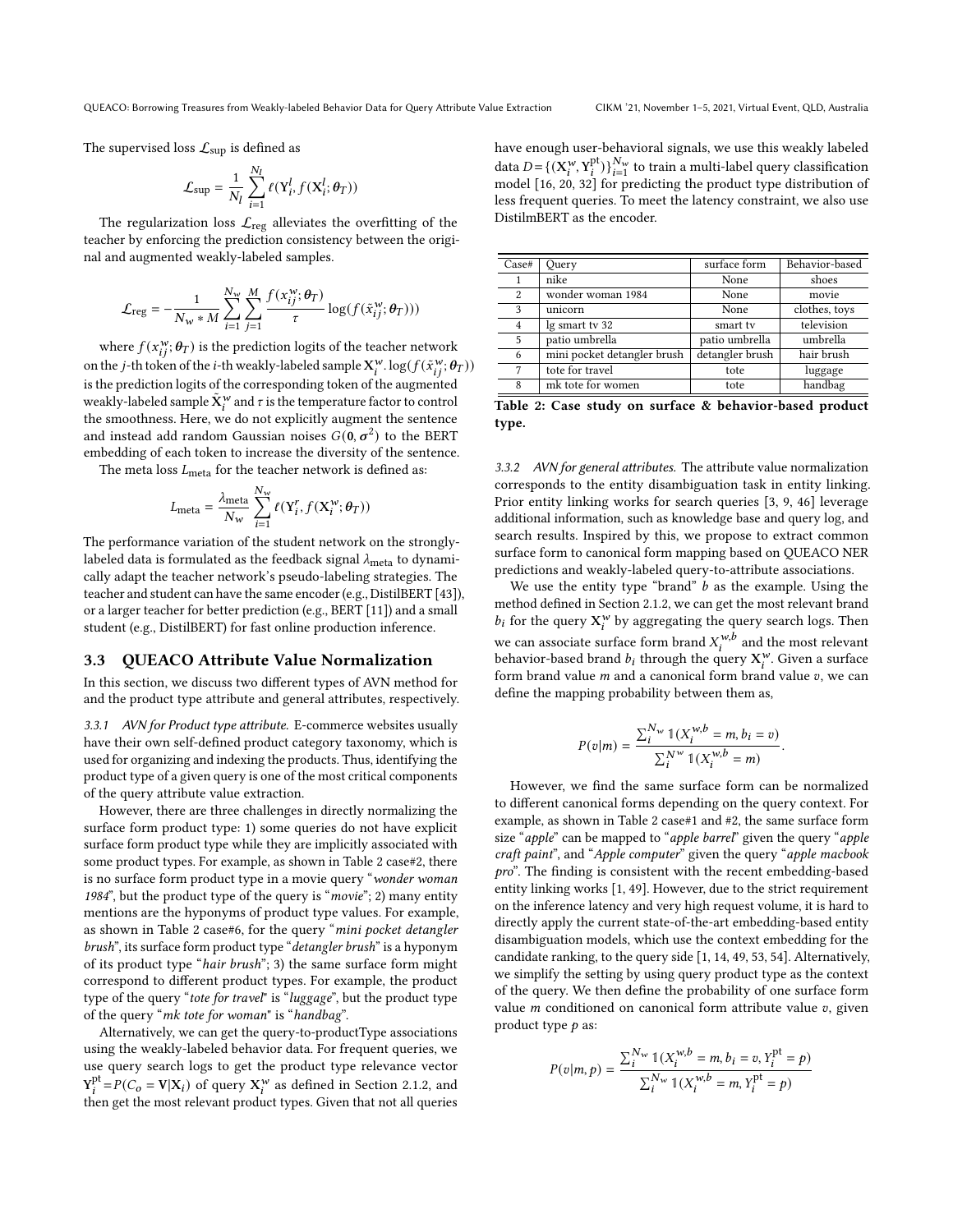| Case#          | Ouerv             | entity | surface form | canonical form |
|----------------|-------------------|--------|--------------|----------------|
|                | lg smart tv 32    | size   | 32           | 32 inch        |
| 2              | fish tank 32      | size   | 32           | 32 gallon      |
| 3              | apple craft paint | brand  | apple        | apple barrel   |
| $\overline{4}$ | apple macbook pro | brand  | apple        | Apple computer |

Table 3: Case study on surface & canonical value.

# 4 EXPERIMENTS

# 4.1 QUEACO query NER

4.1.1 Data Description. We collect search queries from a realworld e-commerce website and construct two datasets: (1) stronglylabeled dataset, which is human annotated, and (2) weakly-labeled dataset, which is generated through the partial query tagging, as shown in Table [1.](#page-1-0) The statistics of the strongly-labeled and the weakly-labeled datasets are shown in table [4](#page-5-0) and table [5.](#page-5-1) The details of these datasets are shown below:

- We split the entire dataset into train/dev/test by 90%, 5%, and 5%. The size of strongly-labeled and the weakly-labeled training data are 677K and 17M. The weakly-labeled dataset is more noisy and is more than 26 times bigger than the strongly-labeled dataset.
- The strongly-labeled data contains 12 languages: English (En), German (De), Spanish (Es), French (Fr), Italian (It), Japanese (Jp), Chinese (Zh), Czech (Cs), Dutch (Nl), Polish (Pl), Portugal (Pt), Turkish (Tr). The weakly-labeled dataset does not have Zh, CS, NI, and PI languages.
- The non-O %coverage for the strongly-labeled dataset is 98.31%, and there are 13 non-O types. However, the non-O %coverage for weakly-labeled data is 43.21%, and there are 11 non-O types, indicating the weak labels suffer from severe incompleteness issues. The incomplete annotation is due to the exact string matching between query span and product attribute values [\[36\]](#page-9-26). Table [5](#page-5-1) also presents the precision and recall of weak label performance on an evaluation golden set. In particular, the overall recall is lower than 50, which is consistent with the non-O %coverage. The low recall issue is even more severe for low-resource languages, like Jp, Pt, and Tr. At the same time, the weak labels also suffer from labeling bias since the overall precision is lower than 80%.

<span id="page-5-0"></span>

|       |                    |      |      |    | Dataset #Train #Dev  #Test # Non-O Type Non-O %Coverage |
|-------|--------------------|------|------|----|---------------------------------------------------------|
| En    | 256571 14193 14269 |      |      | 13 | 98.87                                                   |
| De    | 98980              | 5442 | 5473 | 13 | 95.49                                                   |
| Es    | 63844              | 3600 | 3488 | 13 | 99.05                                                   |
| Fr    | 79176              | 4383 | 4504 | 13 | 98.91                                                   |
| It    | 52136              | 2933 | 2867 | 13 | 99.04                                                   |
| Jp    | 77457              | 4422 | 4365 | 13 | 98.65                                                   |
| Zh    | 22467              | 1238 | 1247 | 13 | 98.51                                                   |
| Cs    | 4430               | 272  | 252  | 13 | 93.66                                                   |
| Nl    | 8562               | 423  | 478  | 13 | 97.09                                                   |
| Ρl    | 4489               | 251  | 229  | 13 | 92.19                                                   |
| Pt    | 4467               | 273  | 247  | 13 | 99.45                                                   |
| Tr    | 5093               | 267  | 274  | 13 | 99.52                                                   |
| Total | 677672 37697 37693 |      |      | 13 | 98.31                                                   |



Danqing Zhang $^{\ast1}$ , Zheng Li $^{\ast1}$ , Tianyu Cao $^1$ , Chen Luo $^1$ , Tony Wu $^1$ , Hanqing Lu $^1$ , Yiwei Song $^1$ , Bing Yin $^1$ , Tuo Zhao $^2$ , Qiang Yang $^3$ 

<span id="page-5-1"></span>

| Dataset | #Train   |    |       | # Type % Coverage Span Precision Span Recall |       |
|---------|----------|----|-------|----------------------------------------------|-------|
| En      | 14144225 | 11 | 42.64 | 78.50                                        | 47.53 |
| De.     | 2004144  | 11 | 48.55 | 83.18                                        | 52.35 |
| Es      | 322435   | 11 | 45.79 | 82.24                                        | 51.32 |
| Fr      | 504309   | 11 | 49.00 | 81.15                                        | 51.56 |
| It.     | 475594   | 11 | 48.87 | 81.69                                        | 50.82 |
| Jp      | 241078   | 11 | 20.80 | 67.67                                        | 25.53 |
| Pt      | 134458   | 11 | 33.91 | 80.83                                        | 32.23 |
| Tr      | 23980    | 11 | 32.87 | 86.12                                        | 34.95 |
| Total   | 17850787 | 11 | 43.21 | 79.80                                        | 48.04 |

Table 5: The data statistics of weakly-labeled NER dataset. Type and Coverage denote the number of entity type and the ratio of non-**O** entity.

4.1.2 Evaluation Metrics. We use the span-level micro precision, recall and F1-score as the evaluation metrics for all experiments. For the per language experiment, we only report the span-level micro F1-score for each language, due to the space limit.

4.1.3 Analysis of the Base Encoder. We benchmark the Distilm-BERT performance with the baseline models in the query attribute extraction literature. All RNN experiments use FastText multilingual word embeddings [\[8\]](#page-9-27) and the TARGER implementation [\[6\]](#page-9-28).

- RNN models: BiLSTM, BiGRU, BiLSTM-CRF and BiGRU-CRF models are benchmarked for the Home Depot query NER model [\[5\]](#page-9-2).
- BiLSTM-CNN-CRF [\[22,](#page-9-29) [34\]](#page-9-30) is the state-of-the-art NER model architecture before BERT [\[11,](#page-9-10) [55\]](#page-10-4).
- DistilmBERT baselines: 1) DistilmBERT (Single) means separately finetuning DistilmBERT on the strongly-labeled data for each single language. 2) DistilmBERT (Multi) means finetuning DistilmBERT on the strongly-labeled data for all languages.

<span id="page-5-2"></span>

| Method (Span level)   | Precision Recall F1 |             |       |
|-----------------------|---------------------|-------------|-------|
| <b>BiLSTM</b>         | 65.66               | 70.09 67.81 |       |
| <b>BiGRU</b>          | 64.35               | 68.96 66.58 |       |
| BiLSTM-CRF            | 71.04               | 69.36 70.19 |       |
| BiGRU-CRF             | 69.45               | 67.98 68.71 |       |
| <b>BiLSTM-CNN-CRF</b> | 70.33               | 67.92 69.11 |       |
| <b>BiGRU-CNN-CRF</b>  | 67.75               | 65.40 66.56 |       |
| DistilmBERT (Single)  | 71.72               | 74.16 72.92 |       |
| DistilmBERT (Multi)   | 73.33               | 75.29       | 74.29 |

#### Table 6: Comparison of different encoders.

As shown in Table [6:](#page-5-2) the DistilmBERT has better performance than other non-BERT baselines. Furthermore, finetuning Distilm-BERT with all languages has better performance than training a separate model for each language.

<span id="page-5-3"></span>4.1.4 Discussion on the training data. In this section, we discuss the use of training data for QUEACO query NER model. We benchmark our setting with the baseline in the query NER literature, where only weakly-labeled data is available. All experiments use DistilmBERT as the base NER model for a fair comparison.

In Figure [3,](#page-6-0) we subsample the strongly and weakly-labeled dataset and we find: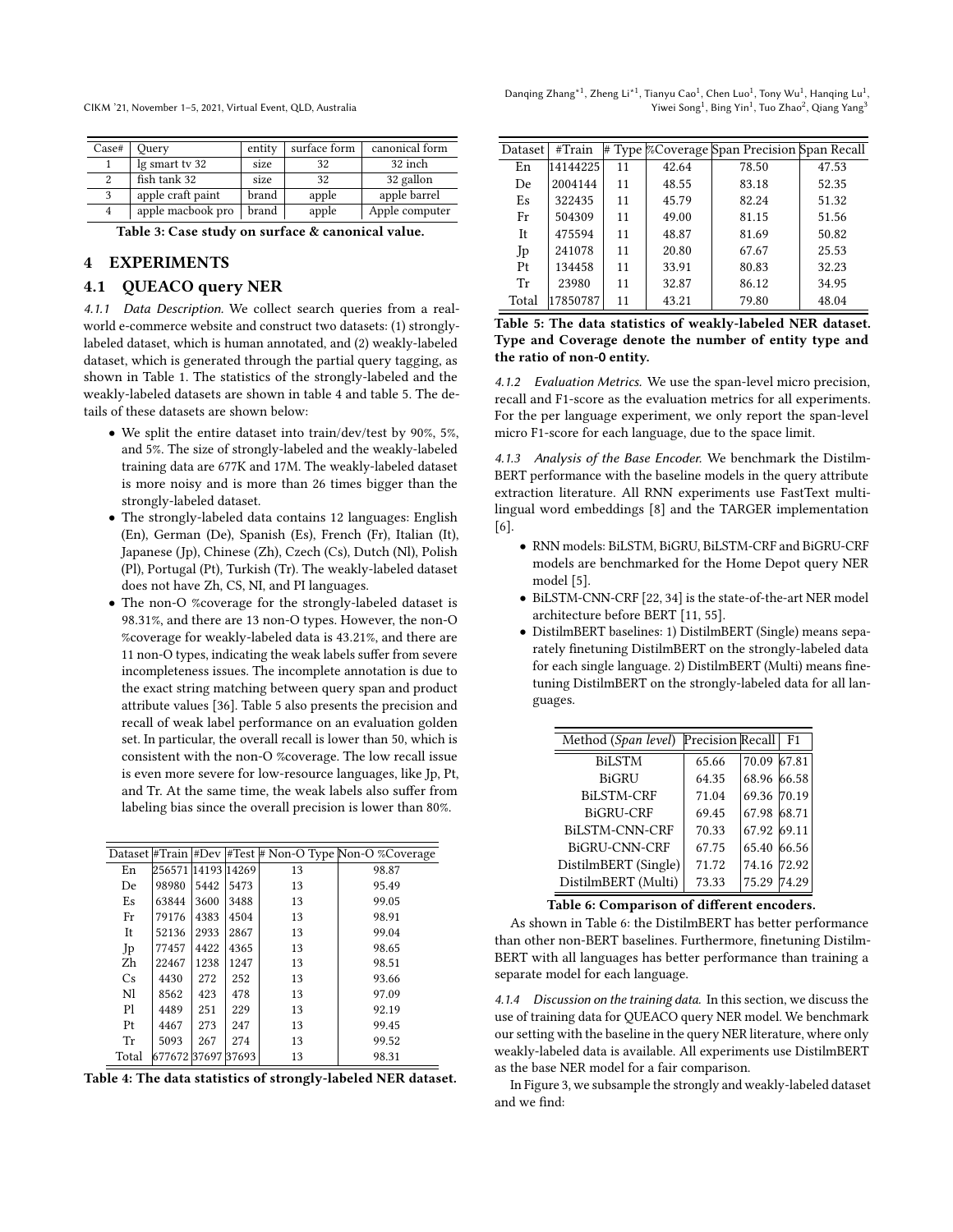QUEACO: Borrowing Treasures from Weakly-labeled Behavior Data for Query Attribute Value Extraction CIKM '21, November 1–5, 2021, Virtual Event, QLD, Australia

<span id="page-6-0"></span>

Figure 3: Size of strongly & weakly labeled data vs. Performance. All results are produced by directly finetuning the Distilm-BERT model with the subsampled dataset. We subsample 1%, 2%, 5%, 10% and 100% of the 677K strongly-labeled data, and subsampled 0.1%, 1%, 10% and 100% of the 17M weakly-labeled data. In (a), (b) and (c), span-level precision, recall and micro-f1 are shown.

- The precision and recall of the model trained with the weaklylabeled data do not change much when the training data size increases from 10% to 100%. However, both the precision and recall increase dramatically when size of strongly-labeled data increases, especially the precision.
- The best precision that weakly-labeled data can achieve is around 60%. However, 34K strongly-labeled queries can already achieve 62.27% precision. And the precision reaches to 72.90% when trained with 677K strongly-labeled queries. With only weakly-labeled data, the best recall is only around 26%, much lower than that using strongly-labeled data. 7K strong-labeled data can already achieve 48.78% recall.

The findings are consistent with the conclusion of BOND [\[31\]](#page-9-12) that pre-trained language models can easily overfit to incomplete weak labels. And this explains why the existing query NER works [\[5,](#page-9-2) [10,](#page-9-5) [21,](#page-9-6) [48\]](#page-9-3) do not adopt the state-of-the-art pre-trained language model.

In Figure [4,](#page-6-1) we show the performance improvement for introducing weakly-labeled data to different sizes of randomly subsampled strongly-labeled data. It is shown that the smaller stronglylabeled data, the bigger improvement the weak labels can introduce. However, the performance improvement is marginal when the strongly-labeled dataset is sufficient. In section [3.2,](#page-2-1) we introduce the QUEACO query NER model to better utilize the weak labels to further improve the query NER model performance.

4.1.5 Implementation Details of QUEACO. We employ the DistilmBERT [\[43\]](#page-9-13) with 6 layers, 768 dimension, 12 heads and 134M parameters as our encoder. We use ADAM optimizer with a learn- $\frac{1}{2}$  ing rate of 10<sup>-5</sup>, tuned amongst {10<sup>-5</sup>, 2 × 10<sup>-5</sup>, 3 × 10<sup>-5</sup>, 5 × 10<sup>-5</sup>, 10−<sup>4</sup> }. We search the number of epochs in [1,2,3,4,5] and batch size in [8, 16, 32, 64]. The Gaussian noise variance  $\sigma$  is tuned amongst {0.01, 0.1, 1.0}. The temperature factor for smoothness  $\tau$  is tuned amongst {0.5, 0.6, 0.7, 0.8, 0.9}. The threshold  $\epsilon$  is tuned amongst {0.5, 0.6, 0.7, 0.8, 0.9}. All implementations are based on transformers in Pytorch 1.7.0. To alleviate overfitting, we perform early stopping on the validation set during both the pretraining and finetuning stages. For model training, we use an Amazon EC2 virtual machine with 8 NVIDIA A100-SXM4-40GB GPUs, configured with CUDA 11.0.

<span id="page-6-1"></span>

Figure 4: Size of Strongly Labeled Data vs. Micro span-level F1. "strongly labeled": a baseline that finetunes Distilm-BERT with the strongly labeled data, "strongly & weakly labeled": a baseline that pretrains Distil-mBERT with weakly labels and then finetunes it on the strongly labeled data.

4.1.6 Baseline Models. As discussed in section [2.2](#page-2-2) and section [4.1.4,](#page-5-3) it is evident that the setting of using DistilmBERT as base NER model and using both strongly and weakly-labeled dataset as training data, outperforms the other settings. We also conduct baseline experiments in similar settings to show the effectiveness of the QUEACO query NER model. All experiments use DistilmBERT as the base NER model for the fair comparison.

• Supervised Learning Baseline: We directly fine-tune the pretrained model on the strongly-labeled data.

- Semi-supervised Baseline
	- Self Training: self-training with hard pseudo-labels
	- NoisyStudent [\[51\]](#page-10-5) extends the idea of self-training and distillation with the use of noise added to the student during learning.

•Weakly-supervised Baseline: Similar to QUEACO, these weaklysupervised baselines also have two stages: pretraining with stronglylabeled and weakly-labeled data, and finetuning with stronglylabeled data. We only report stage 2 performance.

- Weakly Supervised Learning (WSL): Simply combining stronglylabeled data with weakly-labeled data [\[35\]](#page-9-31).
- Weighted Weakly Supervised Learning (Weighted WSL): WSL with weighted loss, where weakly-labeled samples have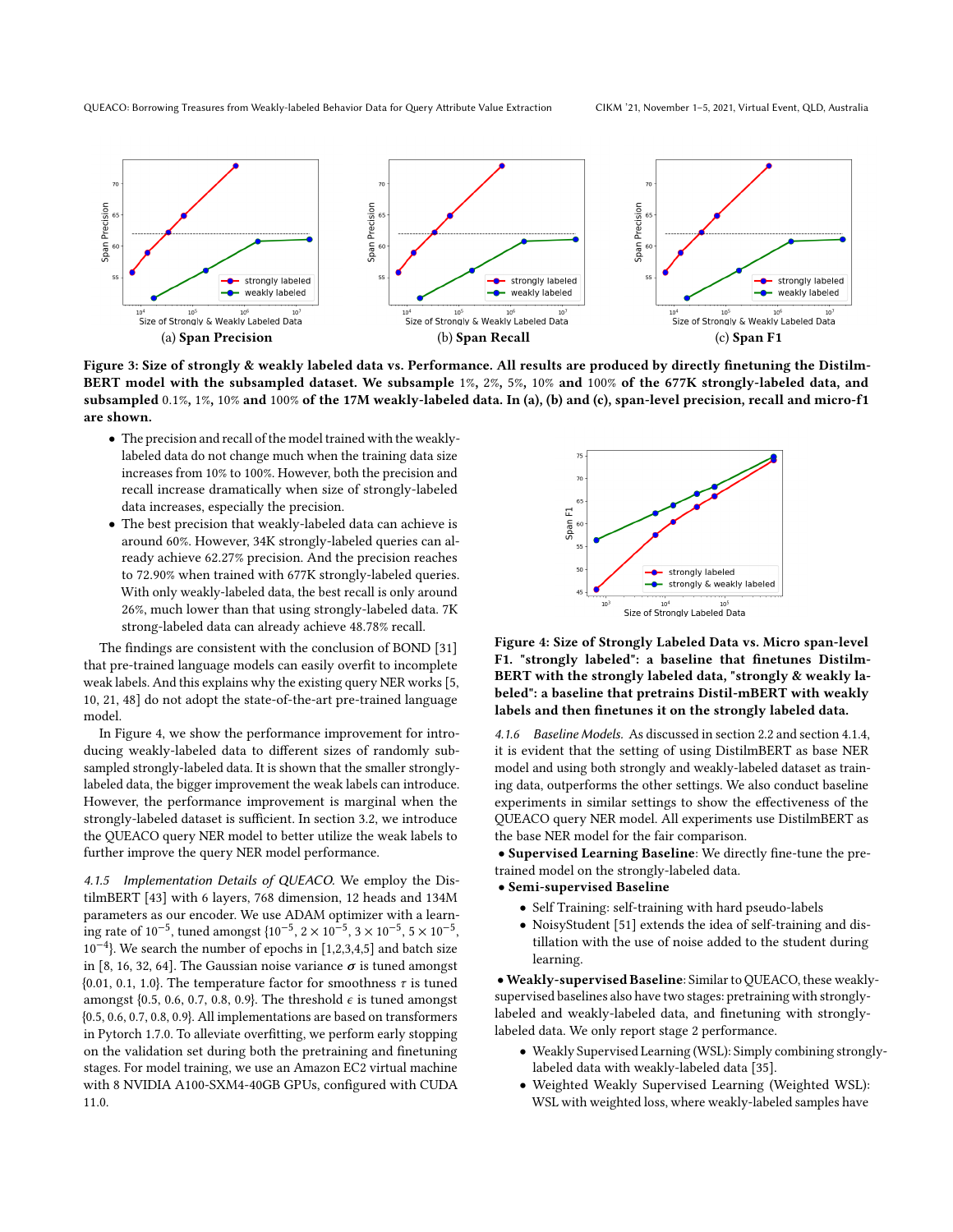<span id="page-7-0"></span>

| Method (Span level)                               | Precision | Recall    | F <sub>1</sub> |  |  |
|---------------------------------------------------|-----------|-----------|----------------|--|--|
| <b>Supervised Baseline</b>                        |           |           |                |  |  |
| DistilmBERT (Single)                              | 71.72     | 74.16     | 72.92          |  |  |
| DistilmBERT (Multi)                               | 73.33     | 75.29     | 74.29          |  |  |
| Semi-supervised Baseline (Encoder: DistilmBERT)   |           |           |                |  |  |
| <b>ST</b>                                         | 73.29     | 75.44     | 74.35          |  |  |
| Noisy student                                     | 73.28     | 75.38     | 74.32          |  |  |
| Weakly-supervised Baseline (Encoder: DistilmBERT) |           |           |                |  |  |
| unweighted WSL                                    | 73.81     | 75.93     | 74.85          |  |  |
| weighted WSL                                      | 73.77     | 75.97     | 74.85          |  |  |
| robust WSL                                        | 73.10     | 75.20     | 74.14          |  |  |
| BOND hard                                         | 73.77     | 75.81     | 74.78          |  |  |
| BOND soft                                         | 73.65     | 75.68     | 74.65          |  |  |
| BOND soft high conf                               | 73.95     | 76.05     | 74.98          |  |  |
| <b>BOND</b> noisy student                         | 73.97     | 75.99     | 74.97          |  |  |
| Ours (Student: distillmBERT)                      |           |           |                |  |  |
| QUEACO (Teacher: distilmBERT)                     | 74.44     | 76.35     | 75.38          |  |  |
| <b>OUEACO</b> (Teacher: mBERT)                    | 74.48     | 76.41     | 75.44          |  |  |
| Λ                                                 | $(+0.51)$ | $(+0.36)$ | $(+0.46)$      |  |  |

Table 7: Comparison between QUEACO and baseline methods on micro span-level F1.

a fixed smaller weight and strongly-labeled samples have weight = 1. We tune the weight and present the best result.

- Robust WSL: WSL with mean squared error loss function, which is robust to label noises [\[13\]](#page-9-32).
- BOND (hard/soft): BOND [\[31\]](#page-9-12) employs a state-of-the-art two-stage teacher-student framework with hard pseudolabels or soft pseudo-labels [\[50\]](#page-10-6).
- BOND (soft-high): only uses the soft pseudo-labels, with high confidence selection for student network training in the BOND framework.
- BOND (NoisyStudent): applies noisy student [\[51\]](#page-10-5) to the BOND framework.

4.1.7 Main results. From Table [7](#page-7-0) and [8,](#page-7-1) our results obviously demonstrate the effectiveness of our proposed QUEACO query NER model:

- The proposed QUEACO query NER model achieves the stateof-the-art performance. More specifically, we can improve upon the best weakly-supervised baseline model by a margin of 0.4% on micro span-level F1. QUEACO query NER model with mBERT as the teacher network can further enhance the model performance.
- We also find weak labels improve by 1.09% w.r.t the best semi-supervised result, showing the weak labels have useful information if utilized effectively.
- Table [8](#page-7-1) compares the span F1 between the baseline Distilm-BERT model and the QUEACO query NER model for each language. We can observe consistent performance improvement for the high resource languages (En, De, Es, Fr, It, Jp). On the other hand, we observe performance drop for those low resources languages with a few or no weakly-supervised data (Cs, Nl, Pl, Tr). Pt is also a low-resource language but observes significant performance improvement because we have more than 100k weakly supervised training data for Pt. We believe we can further improve the performance of those low-resource languages if more weak supervised data is collected.

| Danging Zhang <sup>*1</sup> , Zheng Li <sup>*1</sup> , Tianyu Cao <sup>1</sup> , Chen Luo <sup>1</sup> , Tony Wu <sup>1</sup> , Hanging Lu <sup>1</sup> , |                                                                                                   |  |
|-----------------------------------------------------------------------------------------------------------------------------------------------------------|---------------------------------------------------------------------------------------------------|--|
|                                                                                                                                                           | Yiwei Song <sup>1</sup> , Bing Yin <sup>1</sup> , Tuo Zhao <sup>2</sup> , Qiang Yang <sup>3</sup> |  |

<span id="page-7-1"></span>

| Language | Weakly Data available | DistilmBERT (Multi) | QUEACO          |
|----------|-----------------------|---------------------|-----------------|
| En       | True                  | 75.42               | $76.97 (+1.55)$ |
| De       | True                  | 75.26               | $76.70 (+1.44)$ |
| Es       | True                  | 77.30               | $77.67 (+0.37)$ |
| Fr       | True                  | 71.56               | $73.20 (+1.64)$ |
| It       | True                  | 77.88               | $78.42 (+0.54)$ |
| Jp       | True                  | 65.49               | $65.88 (+0.39)$ |
| Zh.      | False                 | 71.02               | $72.19 (+1.17)$ |
| Cs       | False                 | 72.61               | $70.93(-1.68)$  |
| Nl       | False                 | 75.46               | $75.30(-0.16)$  |
| P1       | False                 | 79.71               | $79.43(-0.28)$  |
| Pt       | True                  | 58.24               | $62.00 (+3.76)$ |
| Tr       | True                  | 72.12               | $71.80(-0.32)$  |

Table 8: Comparison between DistilmBERT (Multi) and QUEACO for each language on micro span-level F1.

4.1.8 Ablation Study.

- QUEACO w/o student feedback  $\mathcal{L}_{meta}$ : use a fixed teacher network to generate pseudo labels for a student network.
- QUEACO w/o noise: remove random Gaussian noise added to the BERT embedding when training the teacher network.
- QUEACO w/o weak labels: remove the pseudo & weak label refinement step, and only use the pseudo labels for student network training.
- QUEACO w/o finetune: remove stage 2: strong labels finetuning.

As shown in table [9,](#page-7-2) we find the final finetuning is essential to QUEACO NER. All components from QUEACO, including student feedback, random Gaussian noise to the BERT embedding and the pseudo & weak label refinement, are effective.

<span id="page-7-2"></span>

| Method (Span level)         | Precision | Recall | F1.   |
|-----------------------------|-----------|--------|-------|
| QUEACO w/o student feedback | 74.09     | 76.11  | 75.09 |
| QUEACO w/o noise            | 74.18     | 76.01  | 75.08 |
| QUEACO w/o weak labels      | 74.04     | 75.77  | 74.89 |
| QUEACO w/o finetune         | 63.31     | 66.62  | 64.92 |
| <b>OUEACO</b>               | 74.44     | 76.35  | 75 38 |

Table 9: Ablation study.

# 4.2 QUEACO Attribute Value Normalization

4.2.1 Product type AVN. In the query NER, the span-level micro F1-score for product type is only 77.12%. The performance for NER-based product type value extraction will be even worse, since many surface forms cannot be normalized. In Table [10,](#page-8-0) we show the product type precision, recall and F1 of the multi-label query classification model, as described in section [3.3.1,](#page-4-1) on a golden set. We can conclude the query classification approach, trained with weakly-labeled data, is more suitable to product type attribute extraction than query NER.

4.2.2 AVN for other attributes. In Table [11,](#page-8-1) we show some attribute normalization result for brand, color and size attributes, using our proposed method. We can see that our proposed method is effective in finding common surface attributes, including:

- spelling error: brand "Michael Kors" is often misspelled as "Micheal Kors", "Levi's" is often misspelled as "levi";
- spelling invariants: for example, " $3 by 5$ " and " $3x5$ " are different variants with the same meaning.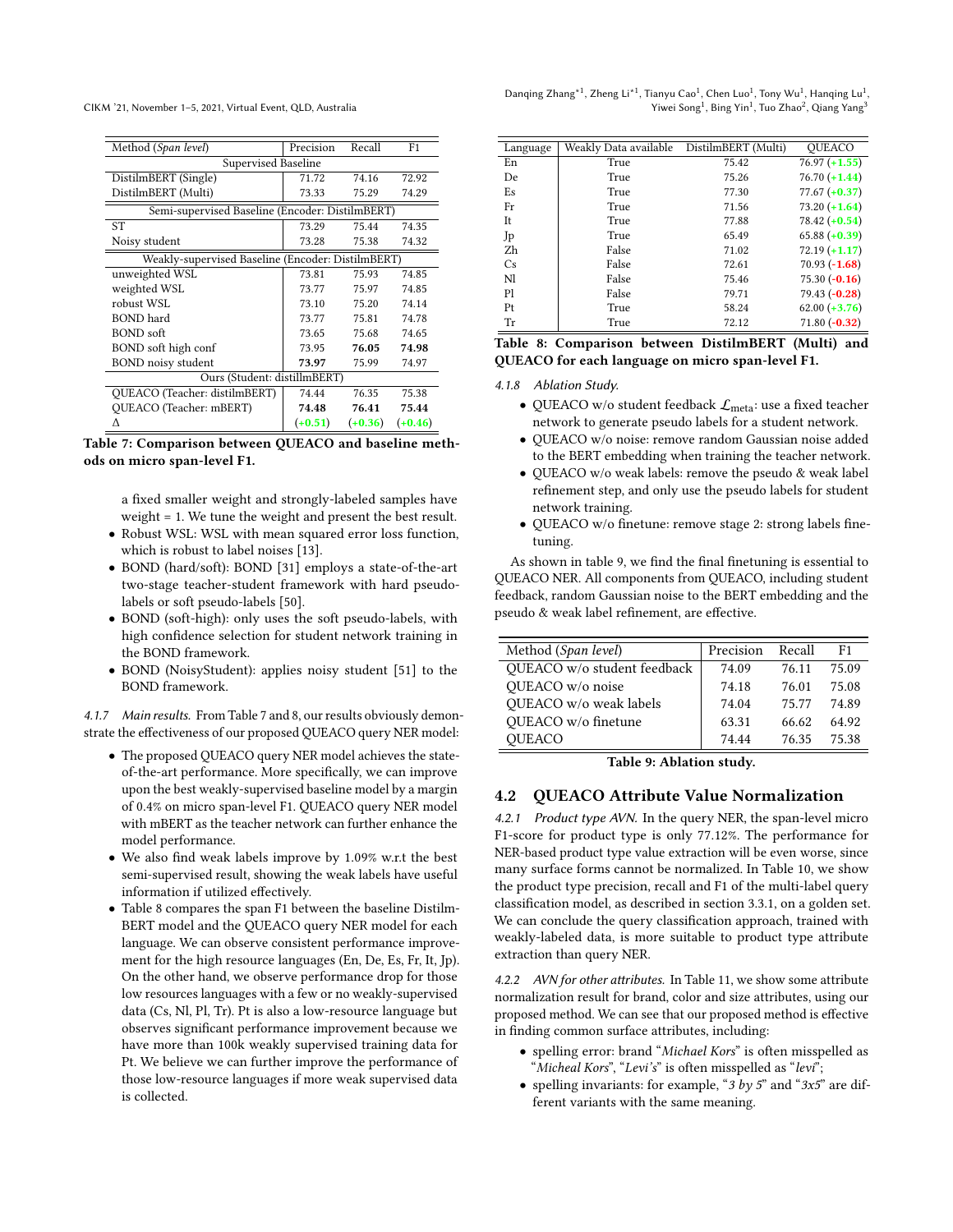| Country | Eval Data Size | Precision | Recall | F1    |
|---------|----------------|-----------|--------|-------|
| USA     | 2746           | 85.13     | 81.1   | 83.08 |
| UK      | 2590           | 85.44     | 85.71  | 85.58 |
| Canada  | 2705           | 85.07     | 86.41  | 85.73 |
| Japan   | 2151           | 85.2      | 80.06  | 82.55 |
| Germany | 2254           | 85.01     | 88.54  | 86.74 |

Table 10: Product type attribute value extraction performance.

• abbreviation: for example, " $mk$ " is the abbreviation for "Micheal" Kors", "wd" is the abbreviation for "Western Digital", "in" in the mention "8 in" is the abbreviation for unit "inches".

<span id="page-8-1"></span>

| attribute | surface form | product type     | canonical form  |
|-----------|--------------|------------------|-----------------|
| size      | 3 by 5       | rug              | 3x5             |
| size      | 2 pack       | air filter       | Value Pack (2)  |
| size      | 28 foot      | ladder           | 28 Feet         |
| size      | $10.5$ inch  | screen protector | 10.5 Inches     |
| size      | 8 in         | toy figure       | 8 inches        |
| color     | golden       | belt             | Gold            |
| color     | turquoise    | dress            | blue            |
| color     | navy blue    | dress            | blue            |
| brand     | levi         | underpants       | Levi's          |
| brand     | mk           | watch            | Michael Kors    |
| brand     | Micheal Kors | watch            | Michael Kors    |
| brand     | wd           | computer drive   | Western Digital |

|  |  |  |  | Table 11: QUEACO attribute normalization result. |  |
|--|--|--|--|--------------------------------------------------|--|
|--|--|--|--|--------------------------------------------------|--|

# 5 QUEACO ONLINE DEPLOYMENT

# 5.1 Online End-to-End Evaluation

We conducted an end-to-end evaluation of QUEACO on real-world search traffic. We have two evaluation metrics: span-level precision and token-level coverage. For span-level precision, we resort to a crowdsourcing data labeling platform called Toloka $^{\rm 1}$  $^{\rm 1}$  $^{\rm 1}$  and the reported overall precision of the QUEACO system is 97%. Since the query attribute value extraction is an open-domain problem, the human annotators cannot verify the recall of the extracted attribute spans. Therefore, we calculate token-level coverage, i.e., the percentage of tokens annotated by QUEACO, as an approximation of recall. The token-level coverage increased by 38.2% compared to the current system.

# 5.2 Application: Extracted Attribute Value for Product Reranking

To validate the effectiveness of QUEACO signal on the product search system, we design a downstream task, product reranking, whose goal is to rerank the top-16 products based on their relevance to the query intent. Specifically, we first use QUEACO to extract attributes for the product search queries. Then, we generate boolean features, such as is pt match, is brand match, based on the attribute values of queries and products. We refer to these boolean features as QUEACO features. We then train two learning-to-rank (LTR) models: one model uses QUEACO features while the other does not. All other features, settings and hyperparameters of these two models are the same. To compare these two models, we use NDCG@16, which is the normalized discounted cumulative gain

(NDCG) score for the top 16 products of the search result. We conducted online A/B experiments for this reranking application in four countries: India, Canada, Japan, and Germany. On average, we improve the NDCG@16 by 0.36%.

# 6 RELATED WORK

# 6.1 E-commerce Attribute Value Extraction

Most of the previous works on e-commerce attribute value extraction focus on extracting surface-form attribute values from product titles and descriptions. Some early machine learning works formulate the task as a (semi-) classification problem [\[12,](#page-9-33) [40\]](#page-9-34). Later, several researchers [\[37,](#page-9-35) [41\]](#page-9-1) employ a sequence tagging formulation and adopt the CRF model architecture. With the recent advances in deep learning, many RNN-CRF based models are applied to the sequence tagging task [\[18,](#page-9-7) [22,](#page-9-29) [34\]](#page-9-30), and have achieved promising results. Following this trend, recent works on the product attribute value extraction task [\[36,](#page-9-26) [52,](#page-10-7) [58\]](#page-10-8) also adopt variants of the BiLSTM-CRF model architecture. In addition, some recent studies have explored BERT-based [\[11\]](#page-9-10) Machine Reading Comprehension (MRC) [\[52\]](#page-10-7) and Question & Answering (Q&A) [\[47\]](#page-9-36) formulation.

Query attribute value extraction works [\[5,](#page-9-2) [10,](#page-9-5) [21,](#page-9-6) [48\]](#page-9-3) also employ the sequence tagging formulation and adopt BiLSTM-CRF model architectures as well as its variants. Recent works [\[5,](#page-9-2) [48\]](#page-9-3) utilize large behavioral-based data to generate partial query tagging as distant supervision to train the NER model, and they also explore data augmentation and active learning to deal with the data quality issues.

# 6.2 NER with Distant Supervision

To alleviate human labeling efforts, various approaches such as transfer learning [\[38\]](#page-9-37), semi-supervised learning [\[4\]](#page-9-38), and weaklysupervised learning [\[59\]](#page-10-9) are emerging and widely applied to lowresource NLP tasks [\[26,](#page-9-39) [33,](#page-9-40) [57\]](#page-10-10), e.g., sentiment classification [\[27–](#page-9-41)[30\]](#page-9-42), information extraction [\[17,](#page-9-43) [25,](#page-9-44) [44\]](#page-9-45), etc. Specifically, distant supervision is a type of weak supervision, and is automatically generated based on some heuristics, such as matching spans of unlabeled text to a domain dictionary [\[31,](#page-9-12) [45\]](#page-9-9). Existing works on NER with distant supervision [\[31,](#page-9-12) [45\]](#page-9-9) mainly focus on the setting that can only access distant supervision. Besides, most existing query NER works [\[5,](#page-9-2) [48\]](#page-9-3) only rely on the distant supervision, generated from partial query tagging, for NER model training.

However, in some cases both strongly-labeled data and a large amount of distant supervision are available. The strongly-labeled data, though expensive to collect, is validated to be critical to boost distant supervised NER performance [\[19\]](#page-9-46).

### 7 CONCLUSION

This paper proposes to utilize the weakly-labeled behavioral data to improve the named entity recognition and attribute value normalization phases of query attribute value extraction. We conduct extensive experiments on a real-world large-scale E-commerce dataset and demonstrate that the QUEACO NER can achieve the state-of-the-art performance and the QUEACO AVN effectively normalizes some common customer typed surface forms. We also validate the effectiveness of the proposed QUEACO system for the downstream product reranking application.

<span id="page-8-0"></span>QUEACO: Borrowing Treasures from Weakly-labeled Behavior Data for Query Attribute Value Extraction CIKM '21, November 1–5, 2021, Virtual Event, QLD, Australia

<span id="page-8-2"></span><sup>1</sup>https://toloka.yandex.com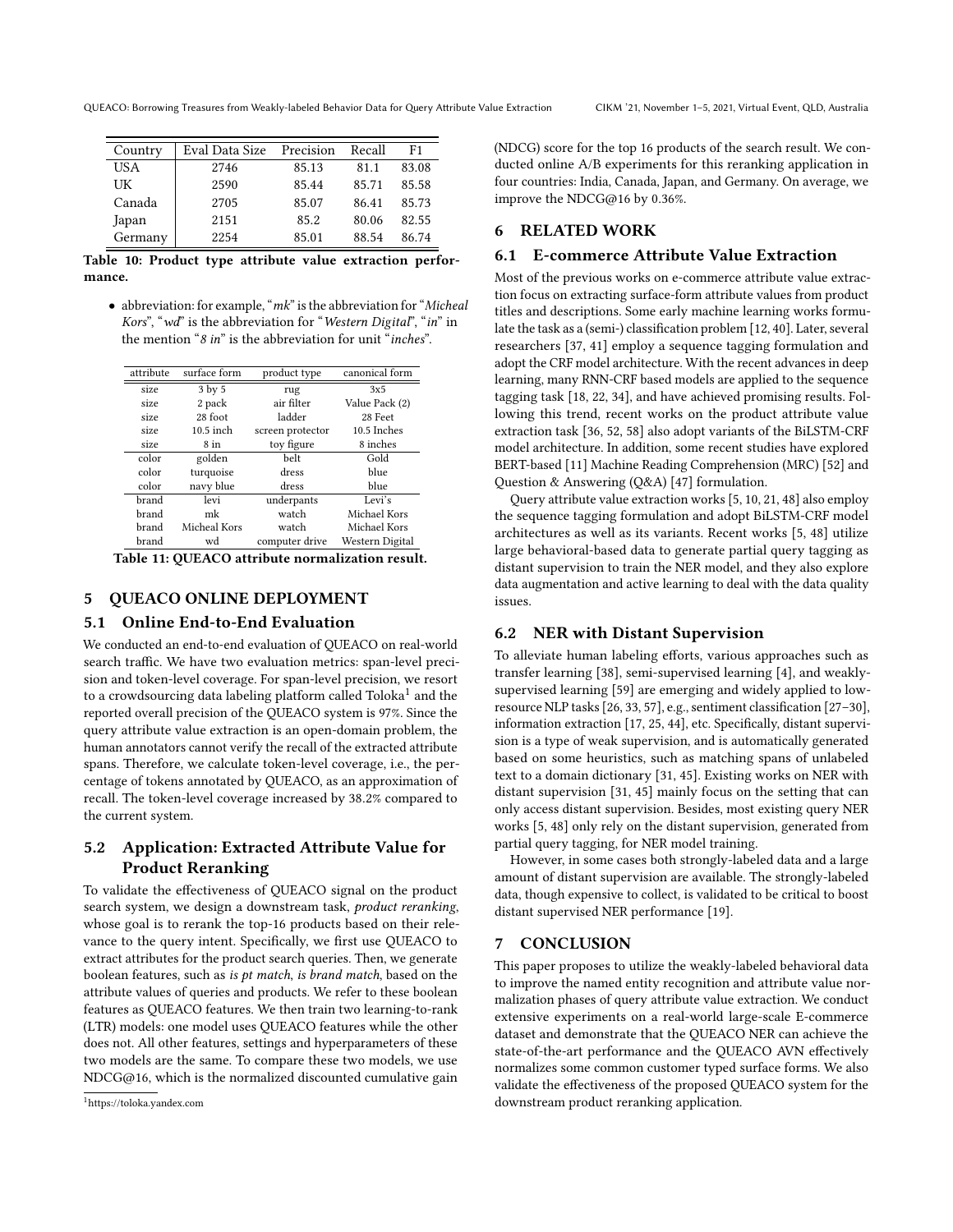### REFERENCES

- <span id="page-9-23"></span>[1] Oshin Agarwal and Daniel M Bikel. 2020. Entity linking via dual and crossattention encoders. arXiv preprint arXiv:2004.03555 (2020).
- <span id="page-9-15"></span>[2] Eric Arazo, Diego Ortego, Paul Albert, Noel E O'Connor, and Kevin McGuinness. 2020. Pseudo-labeling and confirmation bias in deep semi-supervised learning. In ITCNN. IEEE, 1-8.
- <span id="page-9-20"></span>[3] Roi Blanco, Giuseppe Ottaviano, and Edgar Meij. 2015. Fast and space-efficient entity linking for queries. In Proceedings of the Eighth ACM International Conference on Web Search and Data Mining. 179–188.
- <span id="page-9-38"></span>[4] Olivier Chapelle, Bernhard Scholkopf, and Alexander Zien. 2009. Semi-supervised learning (chapelle, o. et al., eds.; 2006)[book reviews]. IEEE Transactions on Neural Networks 20, 3 (2009), 542–542.
- <span id="page-9-2"></span>[5] Xiang Cheng, Mitchell Bowden, Bhushan Ramesh Bhange, Priyanka Goyal, Thomas Packer, and Faizan Javed. 2020. An End-to-End Solution for Named Entity Recognition in eCommerce Search. arXiv preprint arXiv:2012.07553 (2020).
- <span id="page-9-28"></span>[6] Artem Chernodub, Oleksiy Oliynyk, Philipp Heidenreich, Alexander Bondarenko, Matthias Hagen, Chris Biemann, and Alexander Panchenko. 2019. Targer: Neural argument mining at your fingertips. In Proceedings of the 57th Annual Meeting of the Association for Computational Linguistics: System Demonstrations. 195–200.
- <span id="page-9-0"></span>[7] Jason PC Chiu and Eric Nichols. 2016. Named entity recognition with bidirectional LSTM-CNNs. TACL 4 (2016), 357–370.
- <span id="page-9-27"></span>[8] Alexis Conneau, Guillaume Lample, Marc'Aurelio Ranzato, Ludovic Denoyer, and Hervé Jégou. 2017. Word Translation Without Parallel Data. arXiv preprint arXiv:1710.04087 (2017).
- <span id="page-9-21"></span>[9] Marco Cornolti, Paolo Ferragina, Massimiliano Ciaramita, Hinrich Schütze, and Stefan Rüd. 2014. The SMAPH system for query entity recognition and disambiguation. In Proceedings of the first international workshop on Entity recognition & disambiguation. 25–30.
- <span id="page-9-5"></span>[10] Brooke Cowan, Sven Zethelius, Brittany Luk, Teodora Baras, Prachi Ukarde, and Daodao Zhang. 2015. Named entity recognition in travel-related search queries. In Proceedings of the Twenty-Ninth AAAI Conference on Artificial Intelligence. 3935–3941.
- <span id="page-9-10"></span>[11] Jacob Devlin, Ming-Wei Chang, Kenton Lee, and Kristina Toutanova. 2019. BERT: Pre-training of Deep Bidirectional Transformers for Language Understanding. In Proceedings of the 2019 Conference of the North American Chapter of the Association for Computational Linguistics: Human Language Technologies, Volume 1 (Long and Short Papers). 4171–4186.
- <span id="page-9-33"></span>[12] Rayid Ghani, Katharina Probst, Yan Liu, Marko Krema, and Andrew Fano. 2006. Text mining for product attribute extraction. ACM SIGKDD Explorations Newsletter 8, 1 (2006), 41–48.
- <span id="page-9-32"></span>[13] Aritra Ghosh, Himanshu Kumar, and PS Sastry. 2017. Robust loss functions under label noise for deep neural networks. In Proceedings of the AAAI Conference on Artificial Intelligence, Vol. 31.
- <span id="page-9-25"></span>[14] Dan Gillick, Sayali Kulkarni, Larry Lansing, Alessandro Presta, Jason Baldridge, Eugene Ie, and Diego Garcia-Olano. 2019. Learning Dense Representations for Entity Retrieval. In Proceedings of the 23rd Conference on Computational Natural Language Learning (CoNLL). 528–537.
- <span id="page-9-4"></span>[15] Joan Guisado-Gámez, David Tamayo-Domenech, Jordi Urmeneta, and Josep Lluis Larriba-Pey. 2016. ENRICH: A Query Rewriting Service Powered by Wikipedia Graph Structure. In Proceedings of the International AAAI Conference on Web and Social Media, Vol. 10.
- <span id="page-9-17"></span>[16] Homa B Hashemi, Amir Asiaee, and Reiner Kraft. [n.d.]. Query intent detection using convolutional neural networks.
- <span id="page-9-43"></span>[17] Wenqi He. 2017. Autoentity: automated entity detection from massive text corpora. (2017).
- <span id="page-9-7"></span>[18] Zhiheng Huang, Wei Xu, and Kai Yu. 2015. Bidirectional LSTM-CRF models for sequence tagging. arXiv preprint arXiv:1508.01991 (2015).
- <span id="page-9-46"></span>[19] Haoming Jiang, Danqing Zhang, Tianyue Cao, Bing Yin, and T. Zhao. 2021. Named Entity Recognition with Small Strongly Labeled and Large Weakly Labeled Data. In ACL/IICNLP.
- <span id="page-9-18"></span>[20] Joo-Kyung Kim, Gokhan Tur, Asli Celikyilmaz, Bin Cao, and Ye-Yi Wang. 2016. Intent detection using semantically enriched word embeddings. In 2016 IEEE Spoken Language Technology Workshop (SLT). IEEE, 414–419.
- <span id="page-9-6"></span>[21] Zornitsa Kozareva, Qi Li, Ke Zhai, and Weiwei Guo. 2016. Recognizing salient entities in shopping queries. In Proceedings of the 54th Annual Meeting of the Association for Computational Linguistics (Volume 2: Short Papers). 107–111.
- <span id="page-9-29"></span>[22] Guillaume Lample, Miguel Ballesteros, Sandeep Subramanian, Kazuya Kawakami, and Chris Dyer. 2016. Neural Architectures for Named Entity Recognition. In Proceedings of the 2016 Conference of the North American Chapter of the Association for Computational Linguistics: Human Language Technologies. 260–270.
- <span id="page-9-14"></span>[23] Dong-Hyun Lee et al. 2013. Pseudo-label: The simple and efficient semisupervised learning method for deep neural networks. In Workshop on challenges in representation learning, ICML, Vol. 3. 896.
- <span id="page-9-11"></span>[24] Qi Li, Haibo Li, Heng Ji, Wen Wang, Jing Zheng, and Fei Huang. 2012. Joint bilingual name tagging for parallel corpora. In CIKM. 1727–1731.
- <span id="page-9-44"></span>[25] Xin Li, Lidong Bing, Wenxuan Zhang, Zheng Li, and Wai Lam. 2020. Unsupervised Cross-lingual Adaptation for Sequence Tagging and Beyond. arXiv preprint

Danqing Zhang $^{\ast1}$ , Zheng Li $^{\ast1}$ , Tianyu Cao $^1$ , Chen Luo $^1$ , Tony Wu $^1$ , Hanqing Lu $^1$ , Yiwei Song $^1$ , Bing Yin $^1$ , Tuo Zhao $^2$ , Qiang Yang $^3$ 

arXiv:2010.12405 (2020).

- <span id="page-9-39"></span>[26] Zheng Li, Mukul Kumar, William Headden, Bing Yin, Ying Wei, Yu Zhang, and Qiang Yang. 2020. Learn to cross-lingual transfer with meta graph learning across heterogeneous languages. In Proceedings of the 2020 Conference on Empirical Methods in Natural Language Processing (EMNLP). 2290–2301.
- <span id="page-9-41"></span>[27] Zheng Li, Xin Li, Wei Ying, Bing Lidong, Zhang Yu, and Qiang Yang. 2019. Transferable End-to-End Aspect-based Sentiment Analysis with Selective Adversarial Learning. (2019).
- [28] Zheng Li, Ying Wei, Yu Zhang, and Qiang Yang. 2018. Hierarchical attention transfer network for cross-domain sentiment classification. In Proceedings of the AAAI Conference on Artificial Intelligence, Vol. 32.
- [29] Zheng Li, Ying Wei, Yu Zhang, Xiang Zhang, and Xin Li. 2019. Exploiting coarseto-fine task transfer for aspect-level sentiment classification. In Proceedings of the AAAI Conference on Artificial Intelligence, Vol. 33. 4253–4260.
- <span id="page-9-42"></span>[30] Zheng Li, Yun Zhang, Ying Wei, Yuxiang Wu, and Qiang Yang. 2017. End-to-End Adversarial Memory Network for Cross-domain Sentiment Classification.. In IJCAI. 2237–2243.
- <span id="page-9-12"></span>[31] Chen Liang, Yue Yu, Haoming Jiang, Siawpeng Er, Ruijia Wang, Tuo Zhao, and Chao Zhang. 2020. BOND: Bert-Assisted Open-Domain Named Entity Recognition with Distant Supervision. In ACM SIGKDD International Conference on Knowledge Discovery and Data Mining.
- <span id="page-9-19"></span>[32] Heran Lin, Pengcheng Xiong, Danqing Zhang, Fan Yang, Ryoichi Kato, Mukul Kumar, William Headden, and Bing Yin. 2020. Light Feed-Forward Networks for Shard Selection in Large-scale Product Search. (2020).
- <span id="page-9-40"></span>[33] Hui Liu, Danqing Zhang, Bing Yin, and Xiaodan Zhu. 2021. Improving Pretrained Models for Zero-shot Multi-label Text Classification through Reinforced Label Hierarchy Reasoning. In Proceedings of the 2021 Conference of the North American Chapter of the Association for Computational Linguistics: Human Language Technologies, NAACL-HLT 2021, Online, June 6-11, 2021. 1051–1062.
- <span id="page-9-30"></span>Xuezhe Ma and Eduard Hovy. 2016. End-to-end Sequence Labeling via Bidirectional LSTM-CNNs-CRF. In Proceedings of the 54th Annual Meeting of the Association for Computational Linguistics (Volume 1: Long Papers). 1064–1074.
- <span id="page-9-31"></span>[35] Gideon S Mann and Andrew McCallum. 2010. Generalized Expectation Criteria for Semi-Supervised Learning with Weakly Labeled Data.  $\hat{J}\!{\it our}$ nal of machine learning research 11, 2 (2010).
- <span id="page-9-26"></span>[36] Kartik Mehta, Ioana Oprea, and Nikhil Rasiwasia. 2021. LaTeX-Numeric: Language-agnostic Text attribute eXtraction for E-commerce Numeric Attributes. arXiv preprint arXiv:2104.09576 (2021).
- <span id="page-9-35"></span>[37] Ajinkya More. 2016. Attribute extraction from product titles in ecommerce. arXiv preprint arXiv:1608.04670 (2016).
- <span id="page-9-37"></span>[38] Sinno Jialin Pan and Qiang Yang. 2009. A survey on transfer learning. IEEE Transactions on knowledge and data engineering 22, 10 (2009), 1345–1359.
- <span id="page-9-16"></span>[39] Hieu Pham, Zihang Dai, Qizhe Xie, and Quoc V Le. 2021. Meta pseudo labels. In Proceedings of the IEEE/CVF Conference on Computer Vision and Pattern Recognition. 11557–11568.
- <span id="page-9-34"></span>[40] Katharina Probst, Rayid Ghani, Marko Krema, Andrew E Fano, and Yan Liu. 2007. Semi-Supervised Learning of Attribute-Value Pairs from Product Descriptions.. In IJCAI, Vol. 7. 2838-2843.
- <span id="page-9-1"></span>[41] Duangmanee Putthividhya and Junling Hu. 2011. Bootstrapped named entity recognition for product attribute extraction. In Proceedings of the 2011 Conference on Empirical Methods in Natural Language Processing. 1557–1567.
- <span id="page-9-8"></span>[42] Alessandro Raganato, Claudio Delli Bovi, and Roberto Navigli. 2017. Neural sequence learning models for word sense disambiguation. In EMNLP, 1156–1167.
- <span id="page-9-13"></span>[43] Victor Sanh, Lysandre Debut, Julien Chaumond, and Thomas Wolf. 2019. DistilBERT, a distilled version of BERT: smaller, faster, cheaper and lighter. ArXiv abs/1910.01108 (2019).
- <span id="page-9-45"></span>[44] Jingbo Shang, Jialu Liu, Meng Jiang, Xiang Ren, Clare R Voss, and Jiawei Han. 2018. Automated phrase mining from massive text corpora. IEEE Transactions on Knowledge and Data Engineering 30, 10 (2018), 1825–1837.
- <span id="page-9-9"></span>[45] Jingbo Shang, Liyuan Liu, Xiaotao Gu, Xiang Ren, Teng Ren, and Jiawei Han. 2018. Learning Named Entity Tagger using Domain-Specific Dictionary. In EMNLP. 2054–2064.
- <span id="page-9-22"></span>[46] Chuanqi Tan, Furu Wei, Pengjie Ren, Weifeng Lv, and Ming Zhou. 2017. Entity Linking for Queries by Searching Wikipedia Sentences. In Proceedings of the 2017 Conference on Empirical Methods in Natural Language Processing. 68–77.
- <span id="page-9-36"></span>[47] Qifan Wang, Li Yang, Bhargav Kanagal, Sumit Sanghai, D Sivakumar, Bin Shu, Zac Yu, and Jon Elsas. 2020. Learning to Extract Attribute Value from Product via Question Answering: A Multi-task Approach. In Proceedings of the 26th ACM SIGKDD International Conference on Knowledge Discovery & Data Mining. 47–55.
- <span id="page-9-3"></span>[48] Musen Wen, Deepak Kumar Vasthimal, Alan Lu, Tian Wang, and Aimin Guo. 2019. Building Large-Scale Deep Learning System for Entity Recognition in E-Commerce Search. In Proceedings of the 6th IEEE/ACM International Conference on Big Data Computing, Applications and Technologies. 149–154.
- <span id="page-9-24"></span>[49] Ledell Wu, Fabio Petroni, Martin Josifoski, Sebastian Riedel, and Luke Zettlemoyer. 2020. Scalable Zero-shot Entity Linking with Dense Entity Retrieval. In Proceedings of the 2020 Conference on Empirical Methods in Natural Language Processing (EMNLP). 6397–6407.